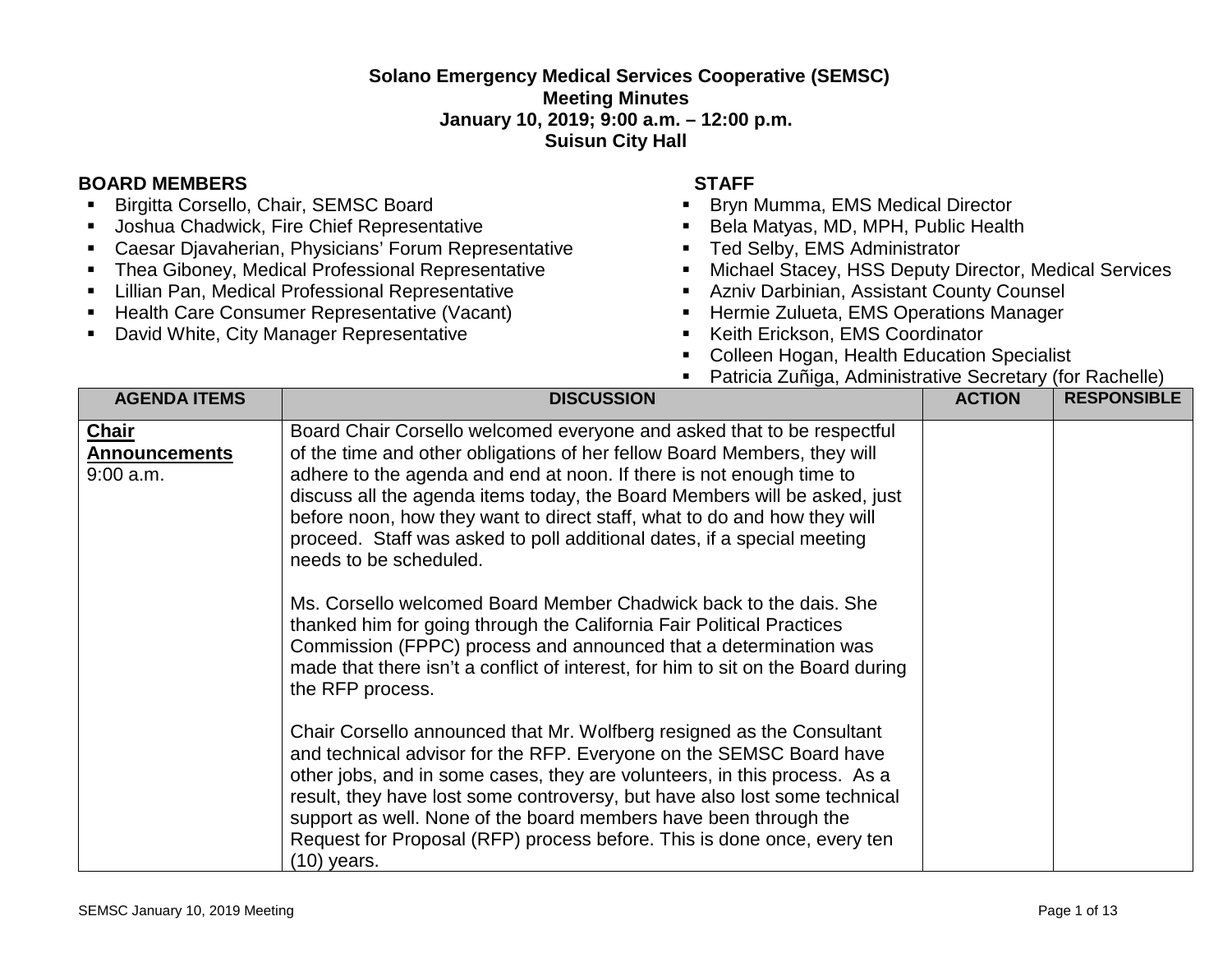|                                                                             | There is a fair amount involved and the Board asked for everyone's<br>patience to make an informed decision. Mr. Wolfberg was tasked with<br>gathering public information, engaging stakeholders, and challenging<br>everyone about what the next 10 years would look like, the opportunities<br>and challenges. He was also challenged with helping the Board through the<br>legal part of the RFP process. That piece is a technical part that the Board<br>needs assistance.<br>There will be a series of presentations on the agenda today, and an<br>opportunity for public comments and questions from the public and the<br>board members. Before roll call, the Chair asked for any comments from<br>the board members and there were none. |                                                                                                                                   |                  |
|-----------------------------------------------------------------------------|-----------------------------------------------------------------------------------------------------------------------------------------------------------------------------------------------------------------------------------------------------------------------------------------------------------------------------------------------------------------------------------------------------------------------------------------------------------------------------------------------------------------------------------------------------------------------------------------------------------------------------------------------------------------------------------------------------------------------------------------------------|-----------------------------------------------------------------------------------------------------------------------------------|------------------|
| <b>Call to Order/</b><br><b>Roll Call</b>                                   | Meeting called to order with a quorum present.                                                                                                                                                                                                                                                                                                                                                                                                                                                                                                                                                                                                                                                                                                      | (none)                                                                                                                            |                  |
| <b>Approval of Agenda</b><br>$9:07$ a.m.                                    | Board Member White stated that he contacted EMS staff, to add "Appeal<br>Procedure" to today's agenda, but it was not added. It was agreed to add<br>this to a future agenda if not taken up today.<br>Board Member White moved to approve the agenda. Board Member<br>Pan seconded. AYES: 6; NAYS: 0; ABSENT: 0;<br><b>ABSTAIN: 0 The Agenda was approved.</b>                                                                                                                                                                                                                                                                                                                                                                                     | Add "Appeal<br>Procedure" to<br>a future<br>agenda.                                                                               | Mr. Selby        |
| <b>Approval of Minutes</b><br>October 11, 2018<br>December 13, 2018<br>9:10 | • Approval of October 11, 2018 Minutes: Several changes to the<br>minutes were mentioned to Ms. Zuñiga and noted. Approval of a revised<br>draft, of the October 11, 2018 minutes, with corrections, will be continued<br>to the next meeting, scheduled April 11, 2019.<br>• Approval of December 13, 2018 Minutes<br>The minutes were transcribed as a 400- page document. A Board<br>Member suggested that since there is a videotape and a transcription of<br>the meeting, it could be considered as accurate. The Board agreed the<br>transcript of the meeting of December 13, 2018 will serve as a record<br>moving forward. There will not be any action taken.                                                                            | Send a<br>revised draft<br>of the<br>10/11/18<br>minutes to<br>the Board<br>Members, to<br>be approved<br>at the next<br>meeting. | <b>EMS</b> staff |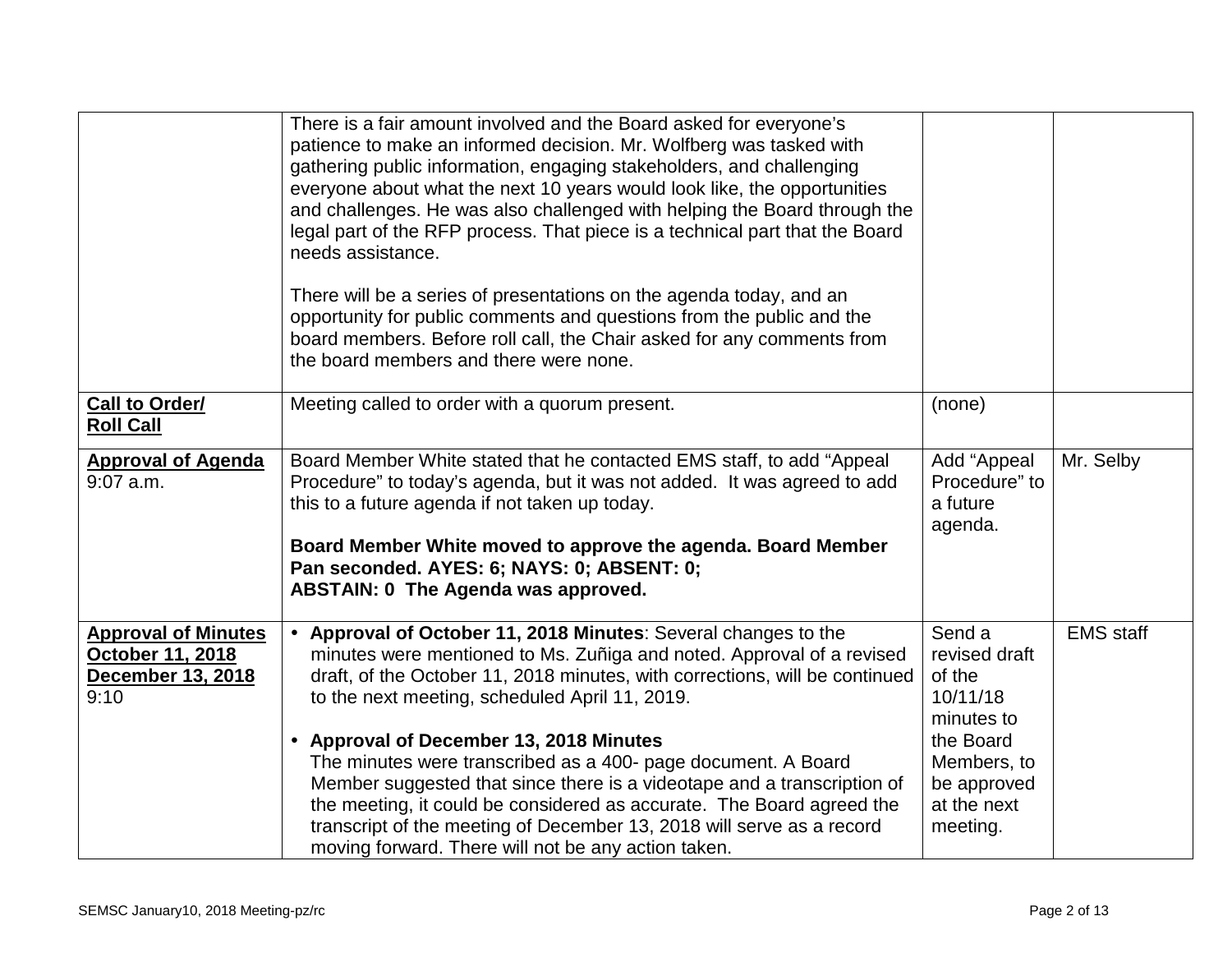|                                                                                                                                                                                                                                                                                                                                                                                                                                                                                                                                                                                                                                                                                                                                                                                                                                       |                                         | <b>RESPONSIBLE</b> |
|---------------------------------------------------------------------------------------------------------------------------------------------------------------------------------------------------------------------------------------------------------------------------------------------------------------------------------------------------------------------------------------------------------------------------------------------------------------------------------------------------------------------------------------------------------------------------------------------------------------------------------------------------------------------------------------------------------------------------------------------------------------------------------------------------------------------------------------|-----------------------------------------|--------------------|
| Ms. Corsello asked if there were any public comments on any items not on<br>the agenda. There were none. However, there were cards submitted to her<br>for public comments for Item 2c and no cards submitted on general<br>comments.                                                                                                                                                                                                                                                                                                                                                                                                                                                                                                                                                                                                 |                                         |                    |
| a. Dr. Mumma, EMS Medical Director stated:<br>1. Policy and Protocol Revisions – None to report since last meeting<br>2. Emergency Medical Technician (EMT) Discipline - No changes since<br>last meeting.<br>There were no questions to the Medical Director.                                                                                                                                                                                                                                                                                                                                                                                                                                                                                                                                                                        | (none)                                  |                    |
| b. Mr. Selby, EMS Administrator:<br>He provided general follow up from the December 13, 2018 SEMSC<br>Special Meeting.<br>1. Ross Elliott, with the California Ambulance Association, was the first<br>public comment speaker at that meeting. As requested, he forwarded<br>data, he presented at that meeting, to the Board, as directed and it is<br>included in the packet. It was sent out in advance.<br>2. System Performance & Updates:<br>The pre-hospital partners, Medic Ambulance and the Public Private<br>Partnership Fire Departments have continued providing exemplary<br>service to the residents of Solano County.<br>Performance response time statistics - 1 <sup>st</sup> Quarter FY 2018/2019<br>Medic Ambulance - 99%<br>PPP Fire Departments -<br>Benicia -<br>97%<br>$Dixon -$<br>96%<br>Fairfield –<br>93% | (none)                                  |                    |
|                                                                                                                                                                                                                                                                                                                                                                                                                                                                                                                                                                                                                                                                                                                                                                                                                                       | <b>DISCUSSION</b><br>Vallejo $-$<br>92% | <b>ACTION</b>      |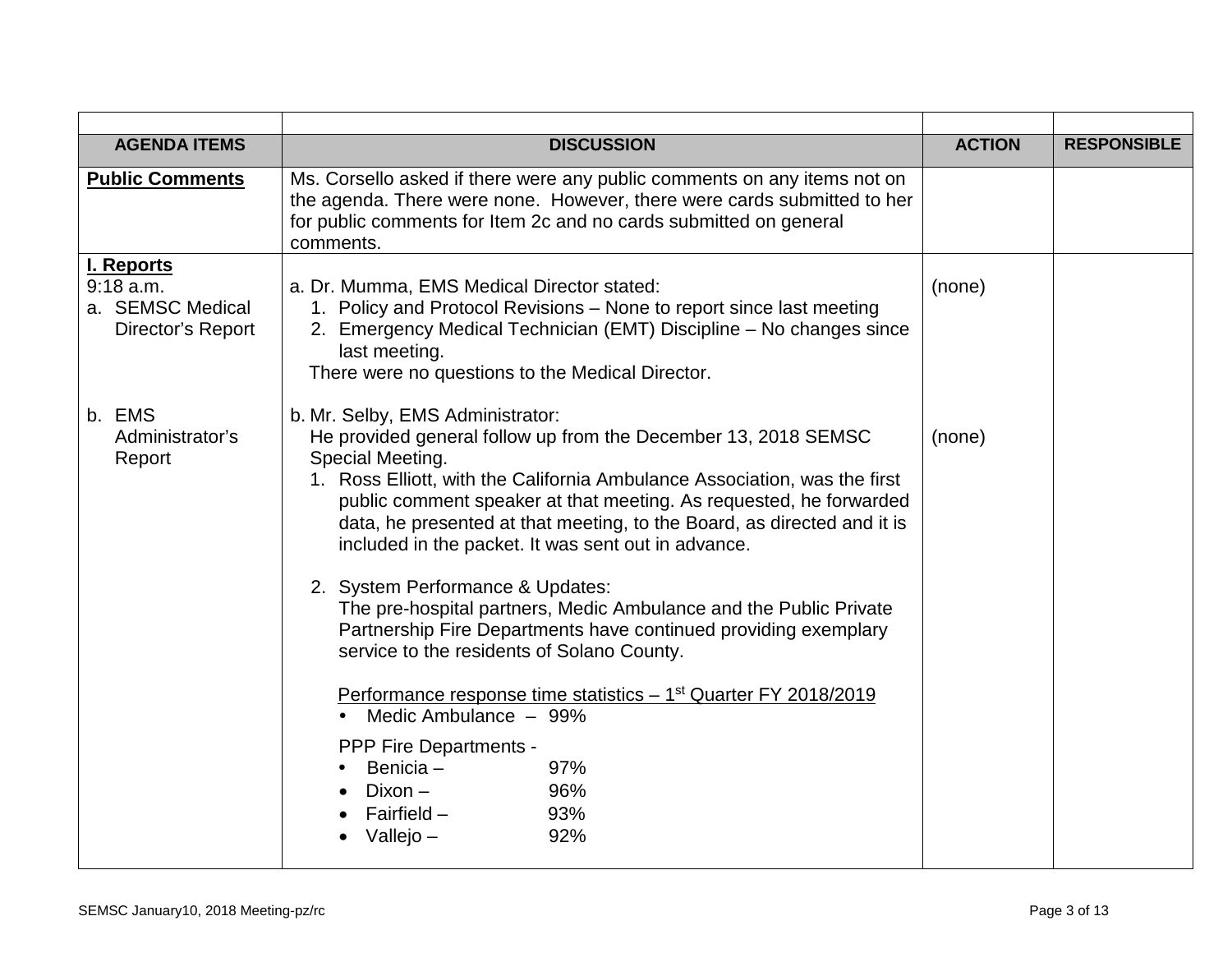| 3. System Update - Emergency Ambulance Services Request for<br>Proposal (RFP) and the project consultant update.                                                                                                                                                                                                                                                                                                                                                                                                                                                                                                                                                                                                                                                                                                                                                                                  |  |
|---------------------------------------------------------------------------------------------------------------------------------------------------------------------------------------------------------------------------------------------------------------------------------------------------------------------------------------------------------------------------------------------------------------------------------------------------------------------------------------------------------------------------------------------------------------------------------------------------------------------------------------------------------------------------------------------------------------------------------------------------------------------------------------------------------------------------------------------------------------------------------------------------|--|
| On 12/17/2018 a letter was received by SEMSC staff informing them<br>that Page Wolfberg & Wirth LLC, would be exercising their<br>termination rights to the contractual agreement with SEMSC. A copy<br>of the letter is included in the packet. With this news, SEMSC staff<br>has reached out to several EMS consulting firms. Discussions have<br>occurred with four firms, none of which have engagements in Solano<br>County and all are in good standing. They are The Abaris Group, City<br>Gates & Associates, Fitch & Associates, and Rick Martinez<br>Consulting. Mr. Selby gave a brief background on each firm, and<br>recommended Fitch & Associates to the Board.                                                                                                                                                                                                                   |  |
| Ms. Corsello asked that, before making a selection from those<br>proposed, information about each, such as resumes, should be<br>presented to the Board. She stated that it should be an agenda item.<br>Mr. Selby stated that he could add it as an agenda item for the next<br>meeting.                                                                                                                                                                                                                                                                                                                                                                                                                                                                                                                                                                                                         |  |
| Ms. Corsello asked for comments and questions, from the Board:<br>Board Member Chadwick thought the previous consultant was<br>presented as the only option. He asked for clarification on how<br>the previous consultant was selected and stated that it would be<br>beneficial to see qualifications of each of the suggested<br>consultants, how the four were selected, and have them make a<br>presentation to the Board.<br>Board Member White asked if they had exhausted all advertising<br>opportunities or have reached out broadly to identify any other<br>firms, and whether a very broad and comprehensive outreach of<br>the market place, was done, before locking in on a few firms.<br>Mr. Selby stated that the prior consultant firm was not presented<br>٠<br>as an only option, but as a recommendation, and they were used,<br>since they had worked with them previously. |  |
|                                                                                                                                                                                                                                                                                                                                                                                                                                                                                                                                                                                                                                                                                                                                                                                                                                                                                                   |  |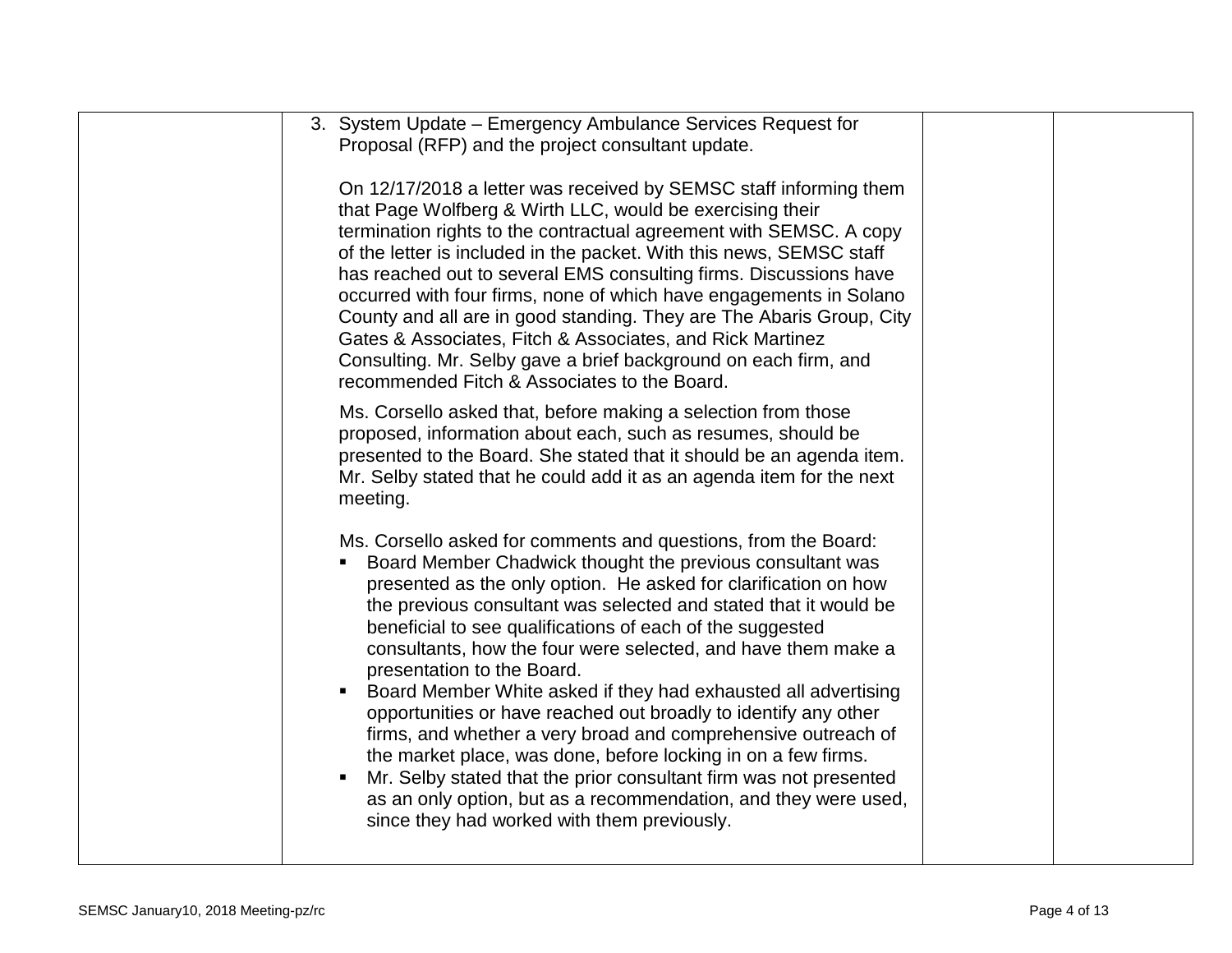| In regards, to the outreach efforts, to identify these firms, he<br>solicited feedback, perhaps not as comprehensively. He went to<br>the EMS Administrators Association of California and spoke with<br>several fire related representatives. He probably has not<br>exhausted all the avenues.                                                          |
|-----------------------------------------------------------------------------------------------------------------------------------------------------------------------------------------------------------------------------------------------------------------------------------------------------------------------------------------------------------|
| Ms. Corsello asked about the next step and a selection process.<br>Mr. Selby said he could put together a Request for Qualifications<br>(RFQ) ready for the next meeting.                                                                                                                                                                                 |
| Ms. Corsello asked for other comments from the Board:<br>Mr. White stated he would appreciate an RFQ.<br>Mr. Chadwick agreed that an RFQ be done.<br>Ms. Pan agreed with that approach.                                                                                                                                                                   |
| Mr. Selby thanked the Board for the direction.                                                                                                                                                                                                                                                                                                            |
| Update on the Health Care Consumer Representative<br>Mr. Selby stated they have not received a high number of<br>candidates for this position. The recruitment will close on 1/18/19.<br>He encouraged everyone to share this opportunity with those who<br>would be a good candidate.                                                                    |
| Query of the Board for possible dates for SEMSC Special Meetings<br>in February and March.                                                                                                                                                                                                                                                                |
| Mr. Selby reported that several surveys were sent out to the<br>Board members, to decide when a quorum is available for the<br>months of February and March. He asked that members respond<br>as soon as they can. Ms. Pan stated she did not receive a survey.<br>Mr. Selby said he would check with EMS staff to ensure Ms. Pan<br>receives the survey. |
|                                                                                                                                                                                                                                                                                                                                                           |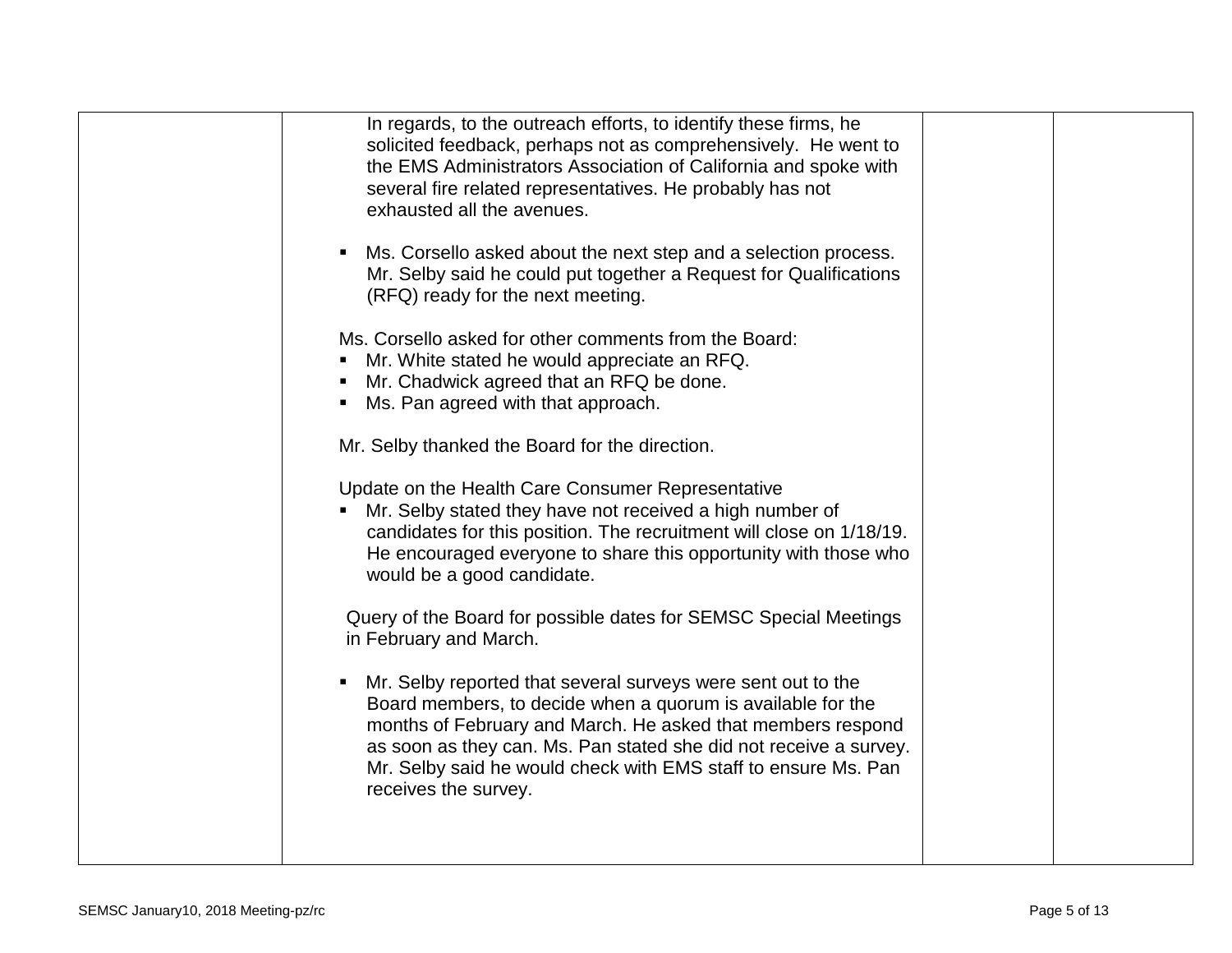|                                                | Mr. Selby stated that staff did receive a request to add "Appeal<br>Process" to today's agenda, but due to items already identified on<br>the agenda were set and there was the limited time, it was not<br>added.<br>Ms. Corsello asked Mr. Selby to explain the papers left with the<br>Board members. He explained to the Board members that, it was<br>suggested by the Board to receive notetaking handouts for any<br>PowerPoint presentations at these meetings, so copies of<br>PowerPoint slides, with notes were provided to members. This will<br>be a practice for future meetings as well.<br>Ms. Corsello asked for any other questions to the EMS Administrator and<br>there were none.                                                                                                                                                                                                                                                                                                                                                                                                                                                                                                                                                                                                                                                             |  |
|------------------------------------------------|--------------------------------------------------------------------------------------------------------------------------------------------------------------------------------------------------------------------------------------------------------------------------------------------------------------------------------------------------------------------------------------------------------------------------------------------------------------------------------------------------------------------------------------------------------------------------------------------------------------------------------------------------------------------------------------------------------------------------------------------------------------------------------------------------------------------------------------------------------------------------------------------------------------------------------------------------------------------------------------------------------------------------------------------------------------------------------------------------------------------------------------------------------------------------------------------------------------------------------------------------------------------------------------------------------------------------------------------------------------------|--|
| c. Medic Ambulance<br><b>Operator's Report</b> | c. Medic Ambulance Operator's Report given by Mr. James Pierson.<br>• In 2018 Medic Ambulance ran 33,388, 911 requests for service in the<br>Exclusive Operating Area (EOA) and 3,635 in the ALS transfers, for a<br>total of 37,023 requests for service. There were 165 additional event<br>standbys. They were 99% response compliant.<br>• In 2018, Medic Ambulance received 4 excellence awards. Three from<br>the California Ambulance Association and one form the American<br>Ambulance Association, for community outreach. They responded to<br>the Mendocino and Butte County fires, the Paradise-Butte fires. They<br>also responded to an active shooter call in Napa county, in Yountville,<br>and the staffing was pulled from volunteers. It takes a region to<br>support these big events.<br>• They added seven (7) new ambulances and added 35 more power<br>loads, in the ALS fleet. They donated eighteen (18) Automatic<br>External Defibrillators (AED) to the Fairfield Unified School District<br>and provided Cardiopulmonary Resuscitation (CPR) and AED<br>trainings. There have been working with the Fairfield Fire Department<br>and NorthBay to acquire nine (9) LUCAS Devices, which are<br>automated CPR mechanical devices that will be placed on 7 fire<br>engines and 2 paramedic response vehicles in the City of Fairfield. |  |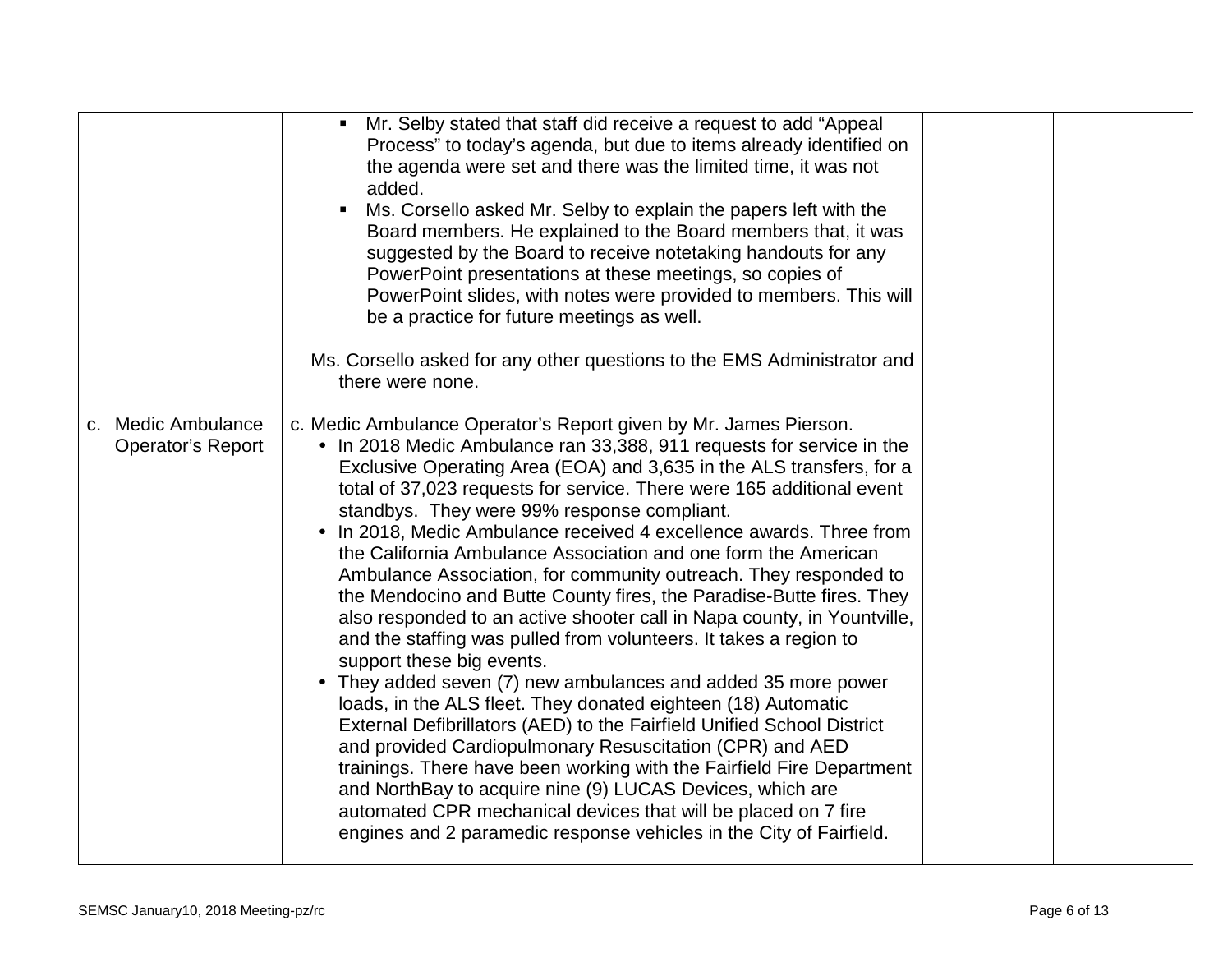|                                       | This is a collaborative project with NorthBay and the Fairfield Fire<br>Department.<br>• Lastly, Mr. Pierson humbly received the California EMT of the Year<br>Award in 2018.<br>• Helen Pearson of Medic Ambulance added that Mr. Pierson, their<br>Chief Operating Officer (COO) was nominated by his peers for the<br>EMT of the Year Award, and there were other awards he was<br>presented with as well and she is very proud of him receiving this<br>award for the work he does for Medic Ambulance.<br>Ms. Corsello asked if there were any comments from the Board on Medic<br>Ambulance Operator's Report.<br>Board Chair Corsello and Board Member White congratulated Mr.<br>Pierson |                                                                                                |                                   |
|---------------------------------------|--------------------------------------------------------------------------------------------------------------------------------------------------------------------------------------------------------------------------------------------------------------------------------------------------------------------------------------------------------------------------------------------------------------------------------------------------------------------------------------------------------------------------------------------------------------------------------------------------------------------------------------------------------------------------------------------------|------------------------------------------------------------------------------------------------|-----------------------------------|
| <b>Public Comments</b>                | (None)                                                                                                                                                                                                                                                                                                                                                                                                                                                                                                                                                                                                                                                                                           |                                                                                                |                                   |
|                                       |                                                                                                                                                                                                                                                                                                                                                                                                                                                                                                                                                                                                                                                                                                  |                                                                                                |                                   |
| <b>II. Regular Calendar</b><br>Items: | a. Selection of Vice Chair for 2019<br>SEMSC Bylaws, Article 5, Section C.<br>$\bullet$<br>The Board needs to make nominations.<br>Board Member Chadwick moved to nominate Mr. White. Mr. White<br>accepted the nomination as Vice Chair. Chair Birgitta seconded.<br>AYES: 6; NAYS: 0; ABSENT: 0; ABSTAIN: 0<br>Mr. White was approved as the SEMSC Vice Chair.<br>b. Contra Costa Ambulance Service Alliance Model Presentations<br>Ms. Corsello asked if copies of presentations were made available to<br>the public. Mr. Selby stated they were not, and presentations would be<br>made available in the future.                                                                            | Make the<br>PowerPoint<br>available at<br>the meeting<br>and on the<br><b>SEMSC</b><br>website | Mr. Selby and<br><b>EMS Staff</b> |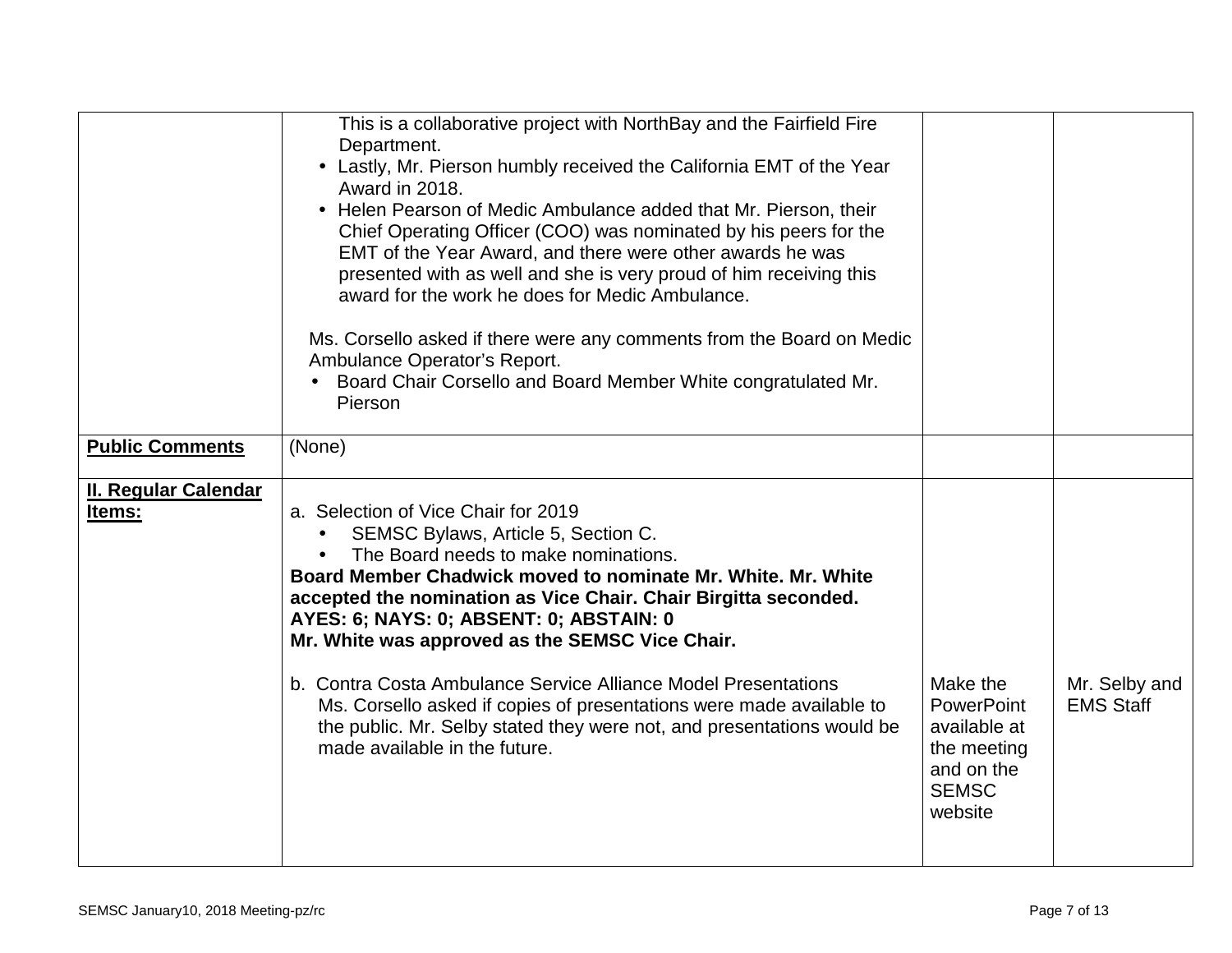| Overview of Model Presentation - Deputy Chief Lewis Broschard<br>i.      |  |
|--------------------------------------------------------------------------|--|
| Deputy Chief Lewis Broschard of the Contra Costa County Fire             |  |
| Protection District (CCCFD) Emergency Medical Services made              |  |
| a presentation to the Board of the Contra Costa Alliance model,          |  |
| the formation of the Alliance, what it is and how it came to be as       |  |
| well as performance numbers versus the traditional model that            |  |
| existed through 2015, as well as fiscal impacts, such as costs of        |  |
| operating the system and revenue. It started in 2013. They hired         |  |
| Fitch and Associates to do two studies. One was the EMS                  |  |
| modernization study, looking at county-wide delivery of EMS. At          |  |
| the same time, they were doing a study of the fire district itself.      |  |
| They were separate studies, but somewhat interconnected.                 |  |
| What came out of it was discussion of unsustainable duplication          |  |
| of services, and comments from the public, in sending both a fire        |  |
| and ambulance response teams. The PowerPoint Presentation                |  |
| was presented. Because it is a public agency, the books and              |  |
| records are open, so everyone sees the revenue structure, the            |  |
| expense side and revenue side and what's going on. The                   |  |
| revenue in this model was reinvested in several initiatives and          |  |
| improvement to the system. The Fire District responds to 93,500          |  |
| ambulance responses in 2017, 90% of ambulance responses                  |  |
| throughout the county. The rest of those would be San Ramon              |  |
| valley, Moraga and Orinda. They transported 74,111 patients,             |  |
| which accounts for 92% of the ambulance transports county-               |  |
| wide. By putting this system together, they became the 2 <sup>nd</sup>   |  |
| largest fire- based ambulance system in California. They have            |  |
| seen performance improvement, enhanced services and                      |  |
| increased revenue.                                                       |  |
| Ms. Corsello asked if there were any comments from the Board             |  |
| Dr. Djavaherian stated the volume in Contra Costa County is<br>$\bullet$ |  |
| three times versus the volume in Solano County. How much of              |  |
| an impact will that have proportionally? He responded that it will       |  |
| be scalable. You need a medical director, you need x number of           |  |
| ambulances and man hours to serve the county, it is all relative.        |  |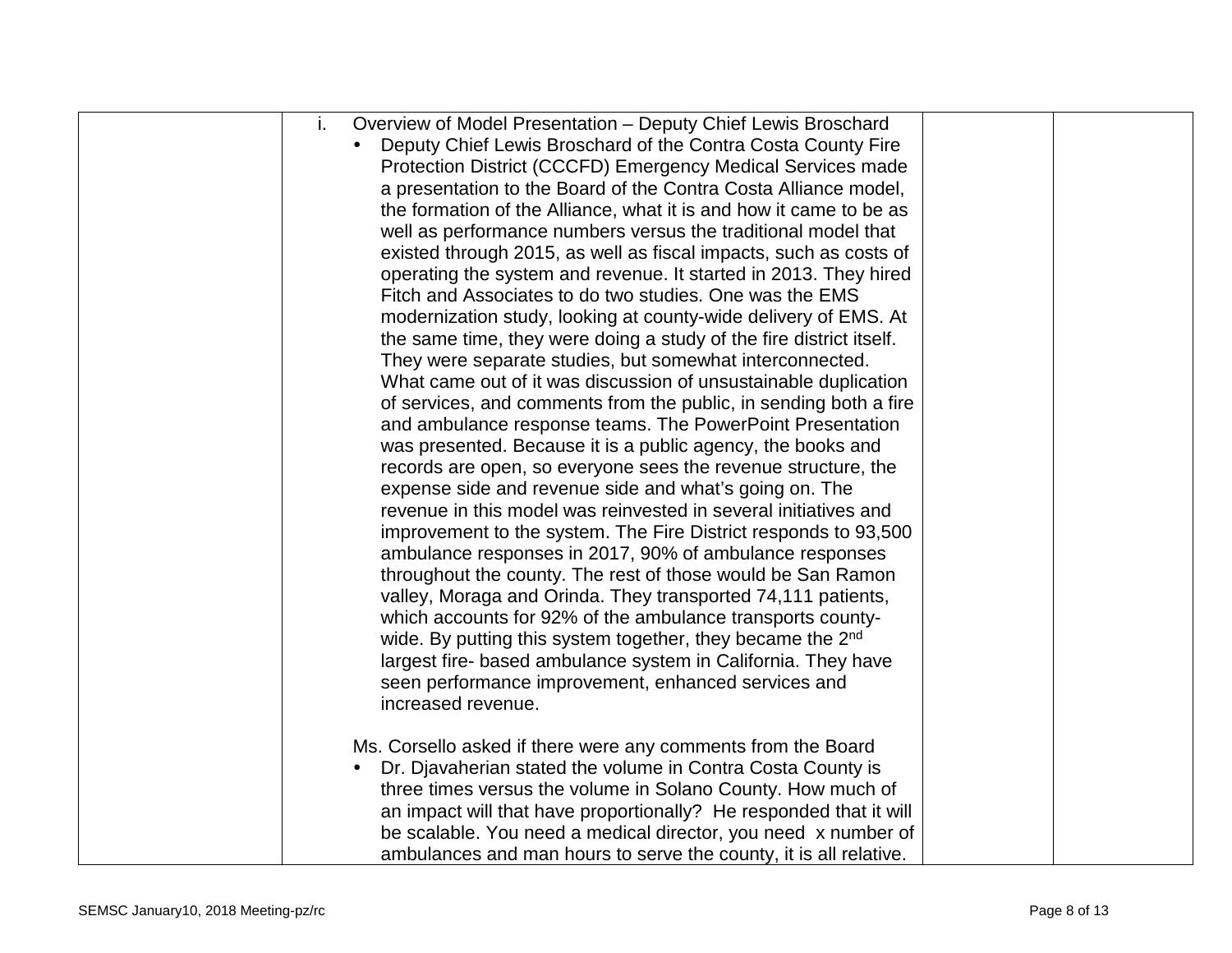| You need a feasibility study, so you know what is available to                |  |
|-------------------------------------------------------------------------------|--|
| sustain and maintain the revenue and those resources.                         |  |
| Dr. Djavaherian asked about the payer mix in Contra Costa                     |  |
| County, commercial payer vs. MediCaid and Medicare. The                       |  |
| response was he can get the information but didn't have it and                |  |
| he could provide it. He stated that was one of the pieces of                  |  |
| information they needed to provide upfront to determine if this               |  |
| model is financially viable.                                                  |  |
| Ms. Giboney asked to clarify if Critical Care Transport (CCT) is<br>$\bullet$ |  |
| part of the scope of the subcontractor. The response was it is                |  |
| not. It is the 911 emergency ambulance system, and advanced                   |  |
| life support inter-facility transfer, but not CCT.                            |  |
| Mr. Chadwick asked about billing. The response was the<br>$\bullet$           |  |
| medical billing is contracted out. There are designated rates for             |  |
| Medi-Cal and Medi-Care and insurance companies use their                      |  |
| own formulas.                                                                 |  |
| Mr. Chadwick wanted to confirm that the employees working on<br>$\bullet$     |  |
| the ambulance are not fire department employees, and they are                 |  |
| AMR employees. The response was that is correct. Everyone                     |  |
| who works on the ambulance works for American Medical                         |  |
|                                                                               |  |
| Response (AMR)                                                                |  |
| Mr. White asked about staffing resources needed to oversee this<br>$\bullet$  |  |
| contract and make it happen. The response was AMR consisted                   |  |
| of the same management staff intact put under the umbrella of                 |  |
| CCCPD. The Fire District added one Assistant Fire Chief to                    |  |
| oversee and administer EMS. This person is responsible to                     |  |
| oversee the ambulance transport system as well as the first                   |  |
| responder ALS or Fire Department EMS division. CCCFD's                        |  |
| Chief of Administrative Services, basically, the Chief Financial              |  |
| Officer (CFO) is much more involved now with ambulance billing                |  |
| and reimbursement and Ground Emergency Medical Transport                      |  |
| (GEMT) documentation. They added more staff to increase                       |  |
| efficiencies, such as dispatchers, a flight medic for the                     |  |
| helicopter, and other positions within the system.                            |  |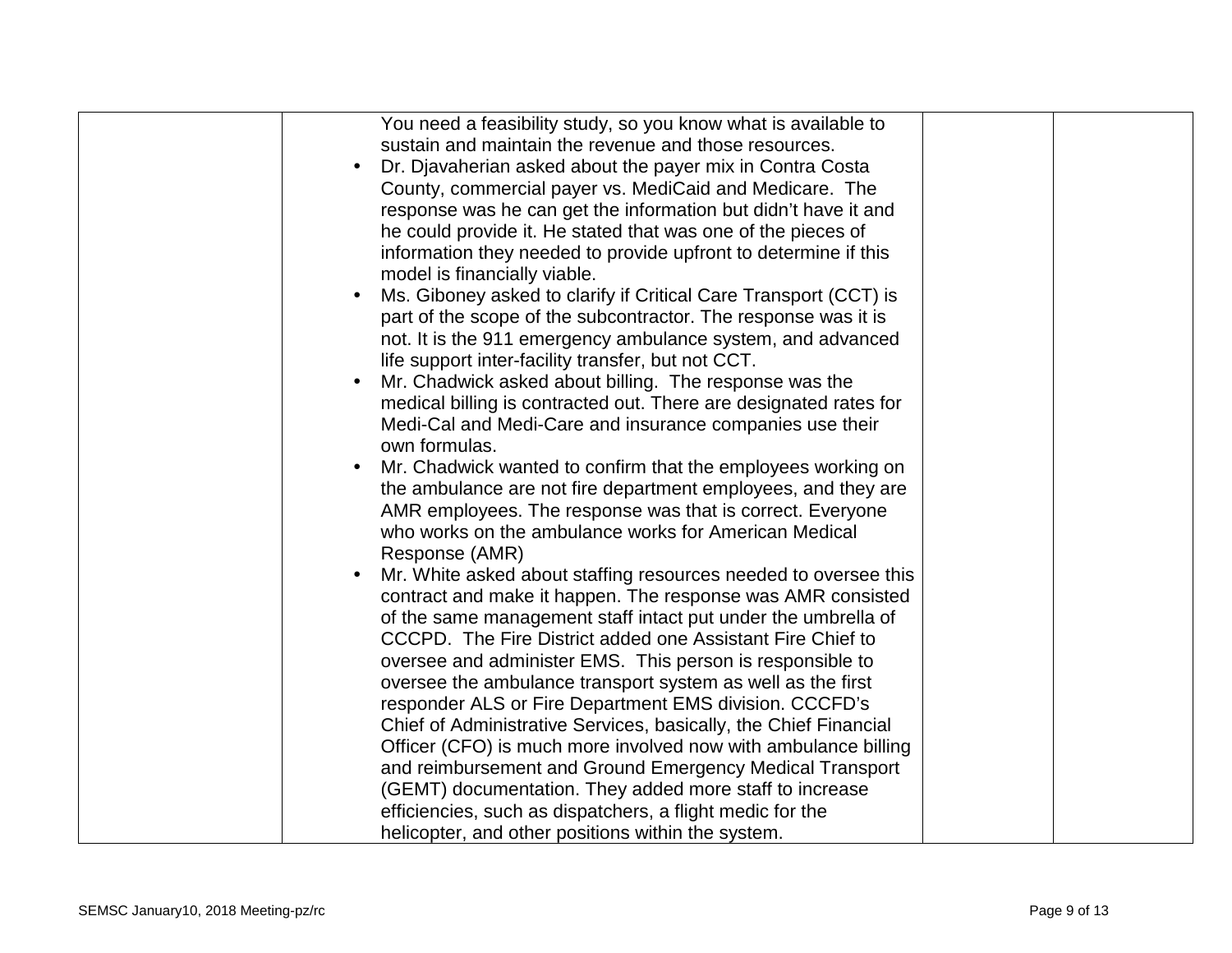| Mr. White asked about the finance staff, if they picked up the<br>$\bullet$<br>ambulance finances. The response was, yes. They worked to<br>get a billing contractor and the billing contractor does all billing.<br>Ms. Corsello asked if the consolidated fire districts are all one.<br>The response was not all are one and there are three city fire<br>departments; CCCFD covers 9 cities, CCC East covers<br>Brentwood and the other covers Moraga.<br>Ms. Corsello asked how many Public Safety Answering Points<br>$\bullet$<br>(PSAP) today and the response was that there are, several<br>PSAPs for Police. San Ramon does Fire and Police Department<br>dispatching.<br>Ms. Corsello asked about the fees. The response was that the<br>$\bullet$<br>fee schedule is a new component. There is no transport fee and<br>the system has allowed ambulance to charge a fee without a<br>transport. It is part of the RFP provision. The fire department<br>charges a response fee, which already existed.<br>Ms. Corsello asked if the fees increased. The response was<br>$\bullet$<br>they did, but they did not have a say. |
|------------------------------------------------------------------------------------------------------------------------------------------------------------------------------------------------------------------------------------------------------------------------------------------------------------------------------------------------------------------------------------------------------------------------------------------------------------------------------------------------------------------------------------------------------------------------------------------------------------------------------------------------------------------------------------------------------------------------------------------------------------------------------------------------------------------------------------------------------------------------------------------------------------------------------------------------------------------------------------------------------------------------------------------------------------------------------------------------------------------------------------------|
| Ms. Corsello asked how, does their model work going forward.<br>The response was the model is a 10-year contract and they are<br>starting into the third year.                                                                                                                                                                                                                                                                                                                                                                                                                                                                                                                                                                                                                                                                                                                                                                                                                                                                                                                                                                           |
| Background Presentation - Bela Matyas, MD, MPH<br>ii.<br>• Dr. Matyas gave a brief timeline of the path that Solano County<br>has taken thus far and a proposed future timeline.                                                                                                                                                                                                                                                                                                                                                                                                                                                                                                                                                                                                                                                                                                                                                                                                                                                                                                                                                         |
| Ms. Corsello asked if there were any comments from the Board<br>Mr. Chadwick asked for clarification of the minimal points of the<br>$\bullet$<br>criteria. He mentioned that the criteria to apply for the contract,<br>requires a minimum of 5 years' experience and none of the fire<br>departments qualify, so he proposed to remove this piece of the<br>criteria.<br>Ms. Corsello stated that unlike CCC, Solano County does not<br>$\bullet$                                                                                                                                                                                                                                                                                                                                                                                                                                                                                                                                                                                                                                                                                      |
| have a consolidated fire department.                                                                                                                                                                                                                                                                                                                                                                                                                                                                                                                                                                                                                                                                                                                                                                                                                                                                                                                                                                                                                                                                                                     |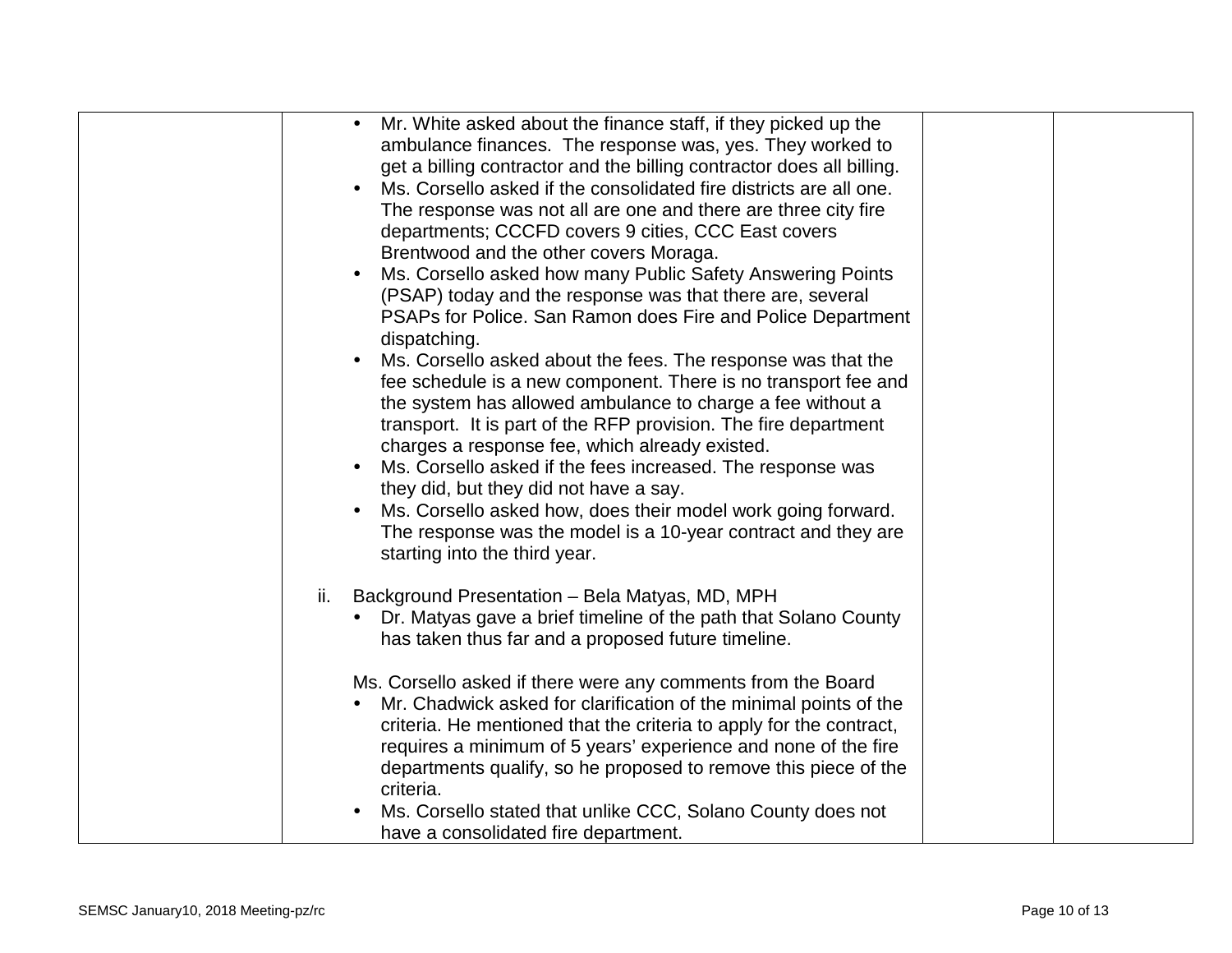|                                          | Dr. Mumma stated that there should be a thought process to<br>decide who would serve as the overseer for Solano County.                                                                                                                                                                                                                                                                                                                                                                                                                                                                                                                                                                                                                                                                                                                                                                                                                                                                                                                                                                                                 |  |
|------------------------------------------|-------------------------------------------------------------------------------------------------------------------------------------------------------------------------------------------------------------------------------------------------------------------------------------------------------------------------------------------------------------------------------------------------------------------------------------------------------------------------------------------------------------------------------------------------------------------------------------------------------------------------------------------------------------------------------------------------------------------------------------------------------------------------------------------------------------------------------------------------------------------------------------------------------------------------------------------------------------------------------------------------------------------------------------------------------------------------------------------------------------------------|--|
| <b>Public Comments</b>                   | Mr. Pierson of Medic Ambulance advised the Board to review the financial<br>side. Financial transparency in the 2000 agreement doesn't require it.<br>Medic Ambulance has submitted monthly financials on their own. He<br>advised to look at the whole scope, not just financials. Also look at who is in<br>control of finances or providing a quality system.                                                                                                                                                                                                                                                                                                                                                                                                                                                                                                                                                                                                                                                                                                                                                        |  |
| <b>Comments from the</b><br><b>Board</b> | There were additional comments from the Board.<br>Mr. White mentioned that the Board should consider a feasibility study.<br>He proposed that an opportunity to do a financial analysis would be<br>beneficial to the Board in making a decision on this prolonged contract.<br>Mr. Chadwick mentioned that this process felt rushed. They are missing<br>one board member, and now they have to start at square one, and have<br>lost almost a year. He asked if a request for an extension could be<br>made.<br>Ms. Corsello stated the request for an extension was already made and<br>denied. Ms. Corsello clarified that in the Contra Costa model, there<br>were parallel efforts made, where the fire agency paid for a feasibility<br>study, separately from what EMS was doing, and both happened to<br>align. The Board Chair further clarified that the SEMSC Board seems to<br>be asking for a fire feasibility study, and is unsure how this will be<br>funded as the EMS Agency does not have these kinds of dollars. The<br>question as asked if the fire agencies are willing to pay for such a study. |  |
| <b>Public Comments</b>                   | Kurt Henke, representing California Fire Chiefs shared his story about how<br>their request for an extension was denied and how they fought it, by<br>making the request through the Governor's Office.                                                                                                                                                                                                                                                                                                                                                                                                                                                                                                                                                                                                                                                                                                                                                                                                                                                                                                                 |  |
| <b>Public Comments</b>                   | For item II c., Ms. Corsello provided Public Comments first.<br>Chris Concepcion, Vacaville Fire Chief - He gave thanks to the Board<br>$\bullet$<br>and requested an extension, now that the consultant has resigned. He<br>felt this is too big of a decision, for the EMS staff and the Board and<br>they need more time.                                                                                                                                                                                                                                                                                                                                                                                                                                                                                                                                                                                                                                                                                                                                                                                            |  |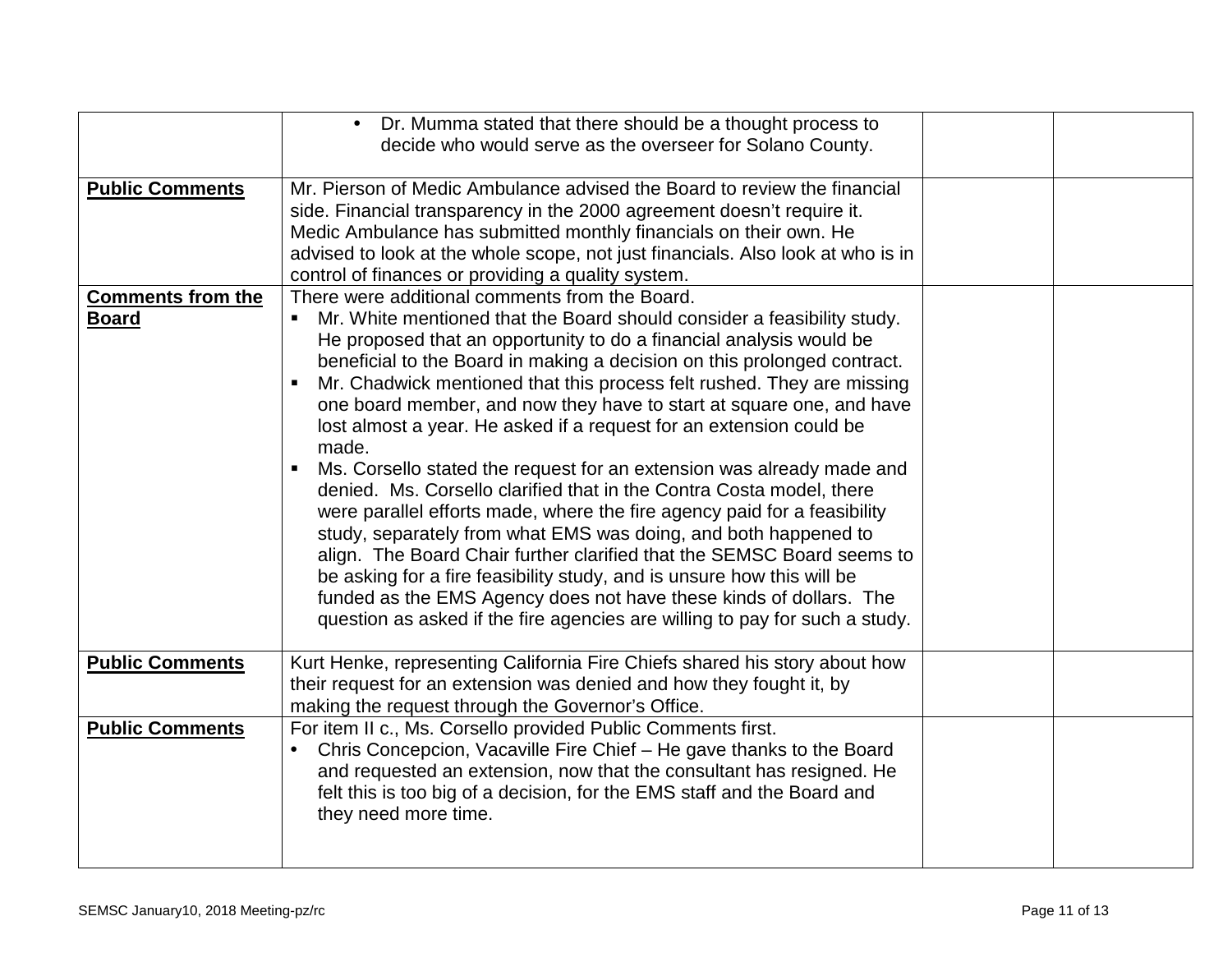|                                          | Jeff Armstrong, Rio Vista Fire Chief - He complimented the Board for<br>$\bullet$<br>their efforts and stated this is an important issue. He stated that he<br>offered support to a request for an extension should be made and<br>letters sent to Governor Brown.<br>Todd Matthews, President of the Local – He supported that the Board<br>requests an extension, on the grounds, that the consultant resigned.<br>Steve McGraw, VP of the Local – His comments reiterated what the<br>others stated, that the Board ask for an extension.<br>Kurt Henke, California Fire Chief Association and Fire Chief requested<br>$\bullet$<br>an extension be made by the Board. He stated there are trust issues<br>that need to be worked out. He suggested that the stakeholders and<br>the Board together request an extension and include management,<br>labor, etc. He complimented Ms. Corsello for her efforts.<br>James Pierson, Medic Ambulance stated that this was the first time they<br>$\bullet$<br>have seen a secondary Zone on a map. There are some areas on that<br>map that they service as an EOA. He reviewed some RFPs currently<br>posted by cities in Solano County for an Information Technology (IT)<br>related project, where "extensive experience" is required. One posting<br>requires four (4) years of experience. There are a lot of questions as to<br>why experience would not be considered and ambulance financials<br>would. |                                                         |                                   |
|------------------------------------------|---------------------------------------------------------------------------------------------------------------------------------------------------------------------------------------------------------------------------------------------------------------------------------------------------------------------------------------------------------------------------------------------------------------------------------------------------------------------------------------------------------------------------------------------------------------------------------------------------------------------------------------------------------------------------------------------------------------------------------------------------------------------------------------------------------------------------------------------------------------------------------------------------------------------------------------------------------------------------------------------------------------------------------------------------------------------------------------------------------------------------------------------------------------------------------------------------------------------------------------------------------------------------------------------------------------------------------------------------------------------------------------------------------------------------------------------------------------|---------------------------------------------------------|-----------------------------------|
| <b>Comments from the</b><br><b>Board</b> | Ms. Corsello asked the Board Members what they wanted to do.<br>Ms. Pan asked what happens if the request for the extension of the<br>$\bullet$<br>Master Services Agreement (MSA) gets denied.<br>Ms. Corsello asked the Board Members if they wanted to ask for an<br>$\bullet$<br>extension, which will mean a new RFP process. These items were<br>identified at the last meeting.<br>Mr. White stated that no city manager was in favor of the RFP, so the<br>Board needs to decide the path we are on. He suggested that it is not a<br>good idea to discuss items C.i. through C. viii.<br>Ms. Corsello instructed staff to submit a request for an extension. Also<br>$\bullet$<br>she asked that an EMS budget be presented at the next meeting.<br>Mr. Chadwick asked if the Board could get an update on the contract<br>and Mr. White suggested not to go further on the contract.                                                                                                                                                                                                                                                                                                                                                                                                                                                                                                                                                                | Prepare the<br>paper work to<br>submit an<br>extension. | Mr. Selby and<br><b>EMS Staff</b> |